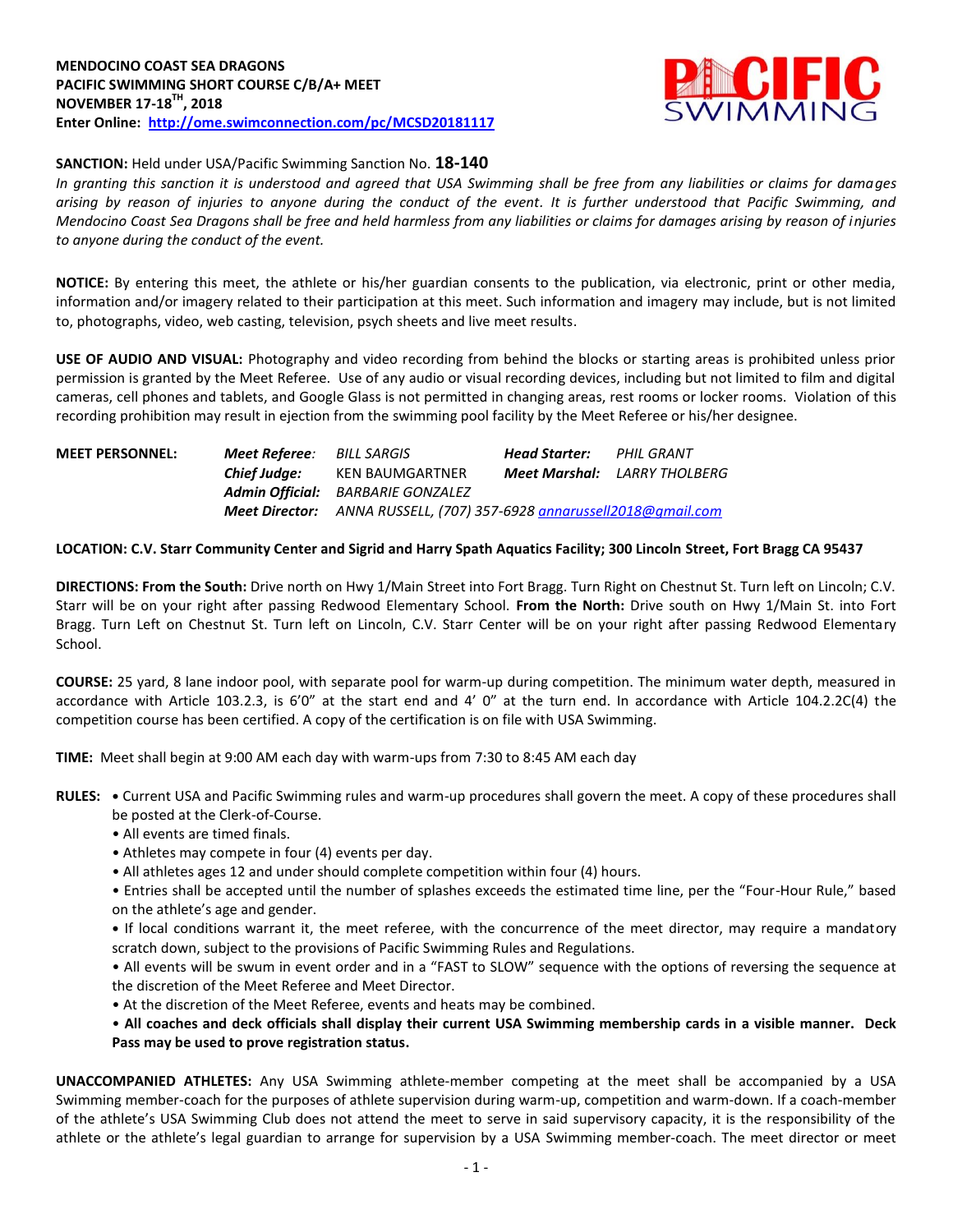referee may assist the athlete in making arrangements for such supervision; however, it is recommended that such arrangements be made in advance of the meet by the athlete's USA Swimming Club Member-Coach.

**RACING STARTS:** Any athlete entered in the meet shall be certified by a USA Swimming member-coach as being proficient in performing a racing start, or shall start each race from within the water. When unaccompanied by a USA Swimming member coach, it is the responsibility of the athlete or the athlete's legal guardian to ensure compliance with this requirement.

**RESTRICTIONS:** • Smoking and the use of other tobacco products is prohibited on the pool deck, in the locker rooms, in spectator seating on standing areas and in all areas used by athletes, during the meet and during warm-up periods.

- Sale and use of alcoholic beverages is prohibited in all areas of the meet venue.
- No glass containers are allowed in the meet venue.
- No propane heater is permitted except for snack bar/meet operations.
- All shelters shall be properly secured.
- Changing into or out of swimsuits other than in locker rooms or other designated areas is prohibited.
- No pets allowed on deck, other than service assistance animals.

• Destructive devices, to include but not limited to, explosive devices and equipment, firearms (open or concealed), blades, knives, mace, stun guns and blunt objects are strictly prohibited in the swimming facility and its surrounding areas. If observed, the Meet Referee or his/her designee may ask that these devices be stored safely away from the public or removed from the facility. Noncompliance may result in the reporting to law enforcement authorities and ejection from the facility. Law enforcement officers (LEO) are exempt per applicable laws.

• Operation of a drone, or any other flying apparatus, is prohibited over the venue (pools, athlete/coach areas, spectator areas and open ceiling locker rooms) any time athletes, coaches, officials and/or spectators are present.

**ELIGIBILITY:** • Athletes shall be current members of USA Swimming and enter their name and registration number on the meet entry card exactly as they are shown on their Registration Card. If this is not done, it may be difficult to match the athlete with the registration database. The meet host shall check all athlete registrations against the SWIMS database and if not found to be registered, the Meet Director shall accept the registration at the meet (a \$10 surcharge shall be added to the regular registration fee). Duplicate registrations shall be refunded by mail.

• Athletes in the "A" Division shall have met at least the listed USA Swimming Motivational "A" minimum time standard. Athletes in the "B" Division shall have met at least the listed "B" minimum time standard. All entry times slower than the "B" time standard shall be in the "C" Division.

• Entries with **"NO TIME" shall be accepted (Exception – Open 400 IM. See Events Table for Qualifying Standards)**

• Entry times submitted for this meet may be checked against a computer database and may be changed in accordance with Pacific Swimming Entry Time Verification Procedures.

• Disabled athletes are welcome to attend this meet and should contact the Meet Director or Meet Referee regarding any special accommodations on entry times and seeding per Pacific Swimming policy.

• Athletes 19 years of age and over may compete in the meet for time only, no awards. Such athlete shall meet standards for the 17-18 age group.

• Age on the first day of the meet shall determine the athlete's age for the entire meet.

**ENTRY FEES:** \$4.00 per event plus an \$8.00 participation fee per athlete. Entries shall be rejected if payment is not sent at time of request. No refunds shall be made except mandatory scratch downs. Relay fees \$9.00 per team.

**ONLINE ENTRIES:** To enter online go to **<http://ome.swimconnection.com/pc/MCSD20181117>** to receive an immediate entry confirmation. This method requires payment by credit card. Swim Connection, LLC charges a processing fee for this service, equal to \$1 per athlete plus 5% of the total Entry Fees. Please note that the processing fee is a separate fee from the Entry Fees. If you do not wish to pay the processing fee, enter the meet using a mail entry. **Entering online is a convenience, is completely voluntary, and is in no way required or expected of an athlete by Pacific Swimming.** Online entries shall be accepted through November 7th, 2018.

**MAILED OR HAND DELIVERED ENTRIES**: Entries shall be on the attached consolidated entry form. Forms shall be filled out completely and printed clearly with athlete's best time. Entries shall be postmarked by midnight, November 5, 2018 or hand delivered by 6:30 p.m, November 7th, 2018. No late entries shall be accepted. Requests for confirmation of receipt of entries should include a self-addressed envelope.

**RELAYS:** Relays will be run as 100 yard events for age 10 and under and 200 yard events for age 11 and over. All entries will be turned in to the Clerk of Course by 10:00 a.m. Exhibition entries will be accepted.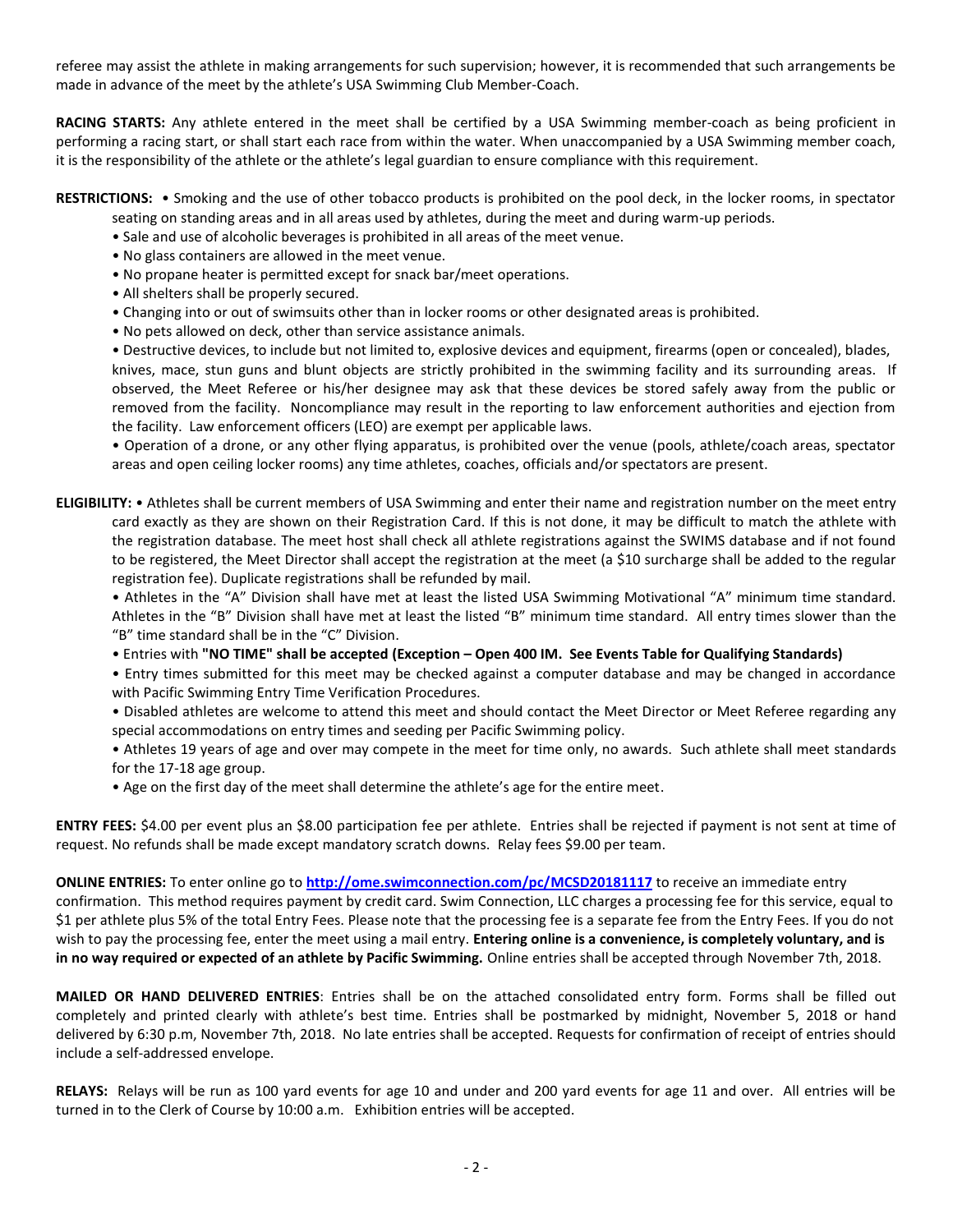### **Make check payable to**: **Mendocino Coast Sea Dragons Mail entries to**: **MCSD Hand deliver entries to: Anna Russell P.O. Box 2939 224 Wall Street Fort Bragg, CA 95347 Fort Bragg, CA 95347**

**CHECK-IN:** The meet shall be deck seeded. Athletes shall check-in at the Clerk-of-Course. No event shall be closed more than 30 minutes before the scheduled start of the session. Close of check-in for all individual events shall be no more than 60 minutes before the estimated time of the start of the first heat of the event. Athletes who do not check in shall not be seeded and shall not be allowed to compete in that event.

**SCRATCHES:** Any athletes not reporting for or competing in an individual timed final event that they have checked in for shall not be penalized. Athletes who must withdraw from an event after it is seeded are requested to inform the referee immediately.

**AWARDS:** Ribbons shall be awarded to the 1st-8th place finishers in the C/B/A divisions. All awards should be picked up at the end of the day by Team Coach.

**ADMISSION:** Free. A **2 DAY** program will be available for \$5.00.

**SNACK BAR & HOSPITALITY:** A snack bar will be available throughout the competition. Coaches and working deck officials will be provided breakfast and lunch. Hospitality will serve refreshments to timers and volunteers.

**MISCELLANEOUS:** No overnight parking is allowed. Facilities will not be provided after meet hours. The C.V. Starr Center will open its Splash and Slide facility to the public after the meet closes. Admission fees will apply.

**MINIMUM OFFICIALS**: At least seven days prior to the start of the meet, meet management (Meet Director and/or Meet Referee) shall contact a representative from each club participating in the meet, and provide a preliminary inventory of the officials that club is required to provide for each session. Each club shall, by the start of the meet, provide to the Meet Director or designee a list of Officials who have agreed to represent that club during each session of the meet.

At the meet, meet management shall conduct an inventory of officials, and shall compare the number of athletes entered in each session by each club with the number of officials present representing each club. If meet management certifies that a club has not provided sufficient officials for any session of the meet in accordance with the table below, excluding finals in a prelims and finals meet, the club shall be fined \$100 per missing official per session of the meet.

| Club athletes entered in session | Trained and carded officials required |  |  |  |  |  |
|----------------------------------|---------------------------------------|--|--|--|--|--|
| $1 - 10$                         |                                       |  |  |  |  |  |
| $11 - 25$                        |                                       |  |  |  |  |  |
| 26-50                            |                                       |  |  |  |  |  |
| $51 - 75$                        |                                       |  |  |  |  |  |
| 76-100                           |                                       |  |  |  |  |  |
| 100 or more                      |                                       |  |  |  |  |  |

\*Zone 3 shall include assigned and working Colorado, Intermediary/ Chief Timing Judge, and Computer operator in the count of officials for a session although these positions are not carded. Zone 3 shall accept uncarded Trainees in the count of officials for up to two sessions. Clubs may use officials "borrowed" from other clubs, or unattached officials at the meet who agree, to fulfill their obligation under the rule.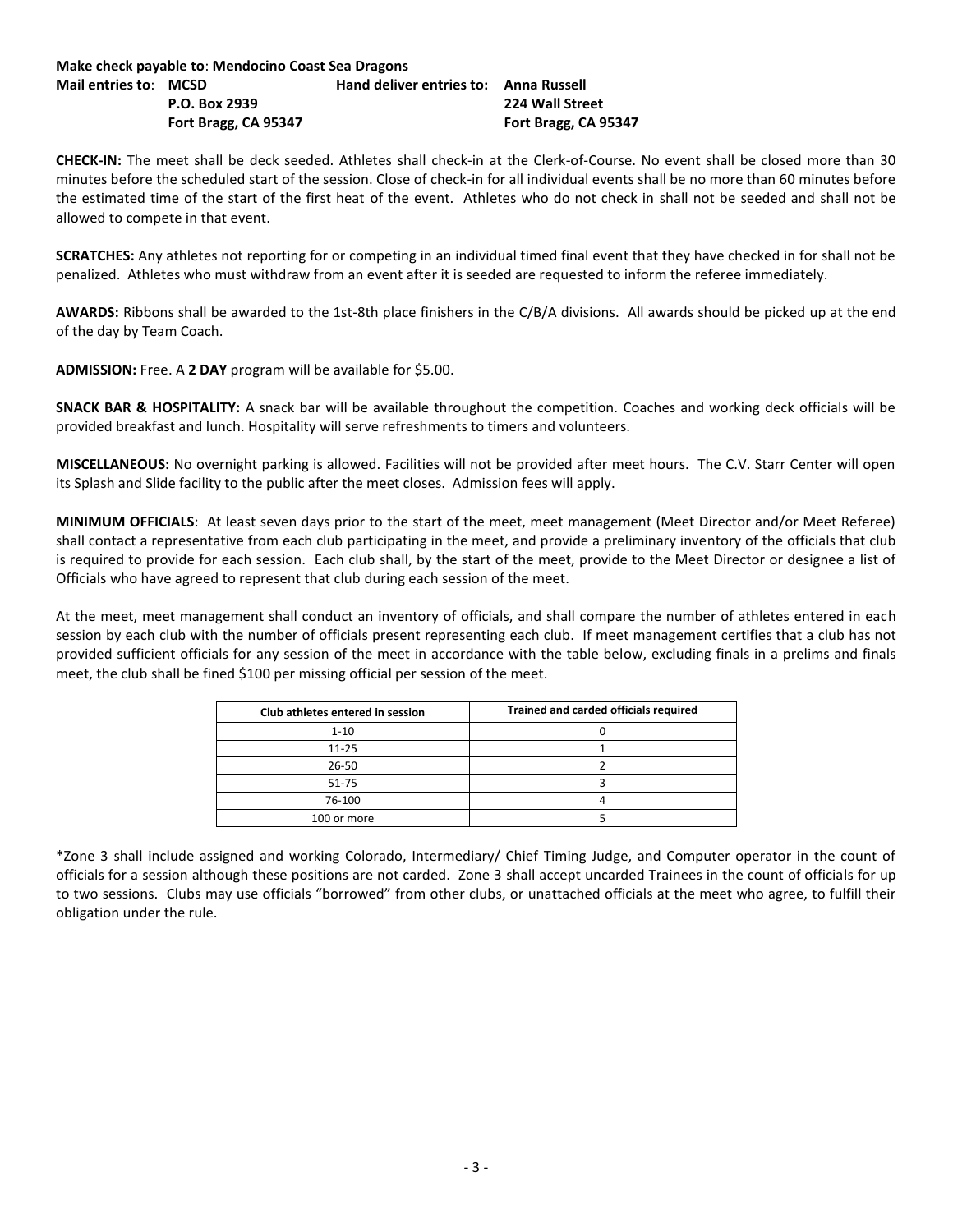#### **EVENT SUMMARY**

|                                      | <b>SATURDAY</b> |                |         |                   | <b>SUNDAY</b> |               |               |  |  |
|--------------------------------------|-----------------|----------------|---------|-------------------|---------------|---------------|---------------|--|--|
| 8 & UN                               | $9 - 10$        | $11 - 12$      | 13-Over | <b>8 &amp; UN</b> | $9 - 10$      | $11 - 12$     | 13-Over       |  |  |
| <b>50 FR</b>                         | 200 FR          | 200 FR         | 200 FR  |                   |               | 400 IM        |               |  |  |
| 25 BR                                | 100 BR          | 100 BR         | 100 BR  | 50 BK             | 100 BK        | 100 BK        | 200 BK        |  |  |
| 100 IM                               | 100 IM          | 100 IM         | 200 IM  | <b>50BR</b>       | <b>100 FR</b> | 200 IM        | 200 BR        |  |  |
| 25 BK                                | 50 FL           | 100 FL         | 100 BK  | <b>25 FR</b>      | <b>50 BR</b>  | <b>100 FR</b> | <b>100 FR</b> |  |  |
|                                      | <b>50 BK</b>    | <b>50 BK</b>   | 500 FR  | <b>25 FL</b>      | 50 FR         | 50 FL         | 100 FL        |  |  |
|                                      |                 | 500 FR         |         |                   |               | <b>50 BR</b>  | <b>50 FR</b>  |  |  |
| 100 Medley Relay<br>200 Medley Relay |                 |                |         | <b>50 FR</b>      |               |               |               |  |  |
|                                      |                 | 100 Free Relay |         | 200 Free Relay    |               |               |               |  |  |

# **EVENTS**

|                | Saturday 11/17           |                |               |
|----------------|--------------------------|----------------|---------------|
| <b>EVENT#</b>  | <b>EVENT</b>             | <b>EVENT#</b>  | <b>EVENT#</b> |
| $\mathbf{1}$   | 13-0ver 200 Free         | $\overline{2}$ | 43            |
| $\overline{3}$ | 11-12 200 Free           | 4              | 45            |
| 5              | 9-10 200 Free            | 6              | 47            |
| $\overline{7}$ | 8-Un 50 Free             | 8              | 48            |
| 9              | 13-over 100 Breast       | 10             | 51            |
| 11             | 11-12 100 Breast         | 12             | 53            |
| 13             | 9-10 100 Breast          | 14             | 55            |
| 15             | 8-UN 25 Breast           | 16             | 57            |
| 17             | 13-Over 200 IM           | 18             | 59            |
| 19             | 11-12 100 IM             | 20             | 61            |
| 21             | 10-UN 100 IM             | 22             | 63            |
| 23             | 11-Over 200 Medley Relay | 24             | 65            |
| 25             | 10-Un 100 Medley Relay   | 26             | 67            |
| 27             | 11-12 100 Fly            | 28             | 69            |
| 29             | 9-10 50 Fly              | 30             | 71            |
| 31             | 13-over 100 Back         | 32             | 73            |
| 33             | 8-UN 25 Back             | 34             | 75            |
| 35             | 11-12 50 Back            | 36             | 77            |
| 37             | 9-10 50 Back             | 38             | 79            |
| 39             | 11-12 500 Free           | 40             | 81            |
| 41             | 13-Over 500 Free         | 42             | 83            |

|                | Saturday 11/17           |                |
|----------------|--------------------------|----------------|
| <b>EVENT#</b>  | <b>EVENT</b>             | <b>EVENT#</b>  |
| $\mathbf 1$    | 13-0ver 200 Free         | $\overline{2}$ |
| $\overline{3}$ | 11-12 200 Free           | 4              |
| 5              | 9-10 200 Free            | 6              |
| $\overline{7}$ | 8-Un 50 Free             | 8              |
| 9              | 13-over 100 Breast       | 10             |
| 11             | 11-12 100 Breast         | 12             |
| 13             | 9-10 100 Breast          | 14             |
| 15             | 8-UN 25 Breast           | 16             |
| 17             | 13-Over 200 IM           | 18             |
| 19             | 11-12 100 IM             | 20             |
| 21             | 10-UN 100 IM             | 22             |
| 23             | 11-Over 200 Medley Relay | 24             |
| 25             | 10-Un 100 Medley Relay   | 26             |
| 27             | 11-12 100 Fly            | 28             |
| 29             | 9-10 50 Fly              | 30             |
| 31             | 13-over 100 Back         | 32             |
| 33             | 8-UN 25 Back             | 34             |
| 35             | 11-12 50 Back            | 36             |
| 37             | 9-10 50 Back             | 38             |
| 39             | 11-12 500 Free           | 40             |
| 41             | 13-Over 500 Free         | 42             |
|                |                          |                |

Use the following URL to find the time standards: <http://www.pacswim.org/swim-meet-times/standards>